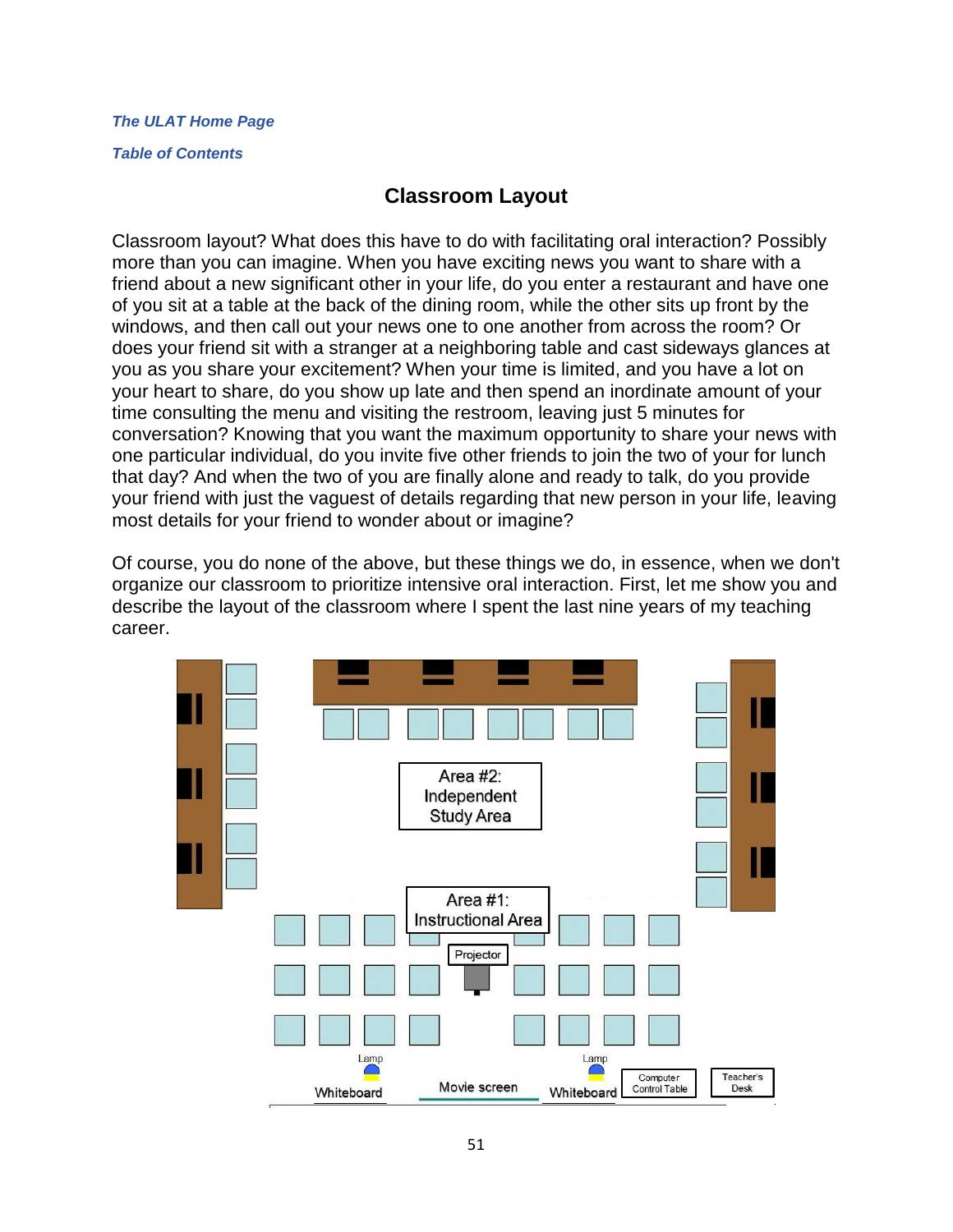The first logistical principle to respect when organizing your classroom for conversation is that of "proximity". Effective interaction does not take place over great distances. As elementary school teachers know, who seat their flock close by their feet on the carpet or on a rug to hear a story, proximity promotes engagement and a feeling of togetherness. You want your students to feel involved in the on-going discussions in class. You want them to be close enough to feel personally implicated by the topic you are promoting, close enough to feel that they are carrying on a genuine conversation with you and close enough that they can see your facial expressions and how you are forming the sounds of the language. For that reason, the first thing I did was to remove desks from my classroom and to replace them with simple chairs, which correspond to the light blue squares in the drawing on the previous page. Desks take up far more space and push the last row of students way to the back of the room.

The use of desks creates undesirable distance and discourages interaction. The use of simple chairs, accompanied by clipboards, creates proximity and promotes sharing.

The second principle is that of "focus". I avoided the temptation to seat students in a semi-circle or at tables facing one another. At first glance, seating them in rows, facing the front of the classroom and the movie screen, might seem counter-productive to oral interaction. After all, pairing students up with the student sitting across a table from them could seem like an ideal means of promoting conversation. Seating them in a semi-circle would give them a good view of the face of the student speaking at the time. However, I had to remember that it was I who needed to serve as their model for speech and pronunciation, not ultimately their classmate. They could always turn sideways and see most of the other students but, to the degree that their frontward focus deviated from the axis of a straight line between them and me or between them and the movie screen, to that same degree would their distractions increase. A partial deviation from that axis would result in a partially distracted student, which was no small matter when, through my gestures, facial features and acting, I was constantly seeking to convey meaning to them.

### Avoid seating that distracts from student-to-teacher focus.

The third principle is "time on task". Time on task, if paired with sound pedagogical practices, is one of the great predictors of significant learning. All successful athletic coaches are very aware of the importance of time on task as it relates to maximizing the repetitions that result in skill development. As I recall the junior high school basketball team on which I played ("played" being a euphemism for "sat on the bench"), one of the poorest uses of practice time was the lay-up drill in which two lines were formed, one for those waiting to shoot a lay-up and the other for the rebounders, who would gather the ball in after it was shot and pass it to the next shooter. If there were twelve players on the team, there were two at a time actively engaged in performing some activity and ten players standing around waiting their turn. It was a terrible waste of time - a precious commodity for coaches and teachers alike.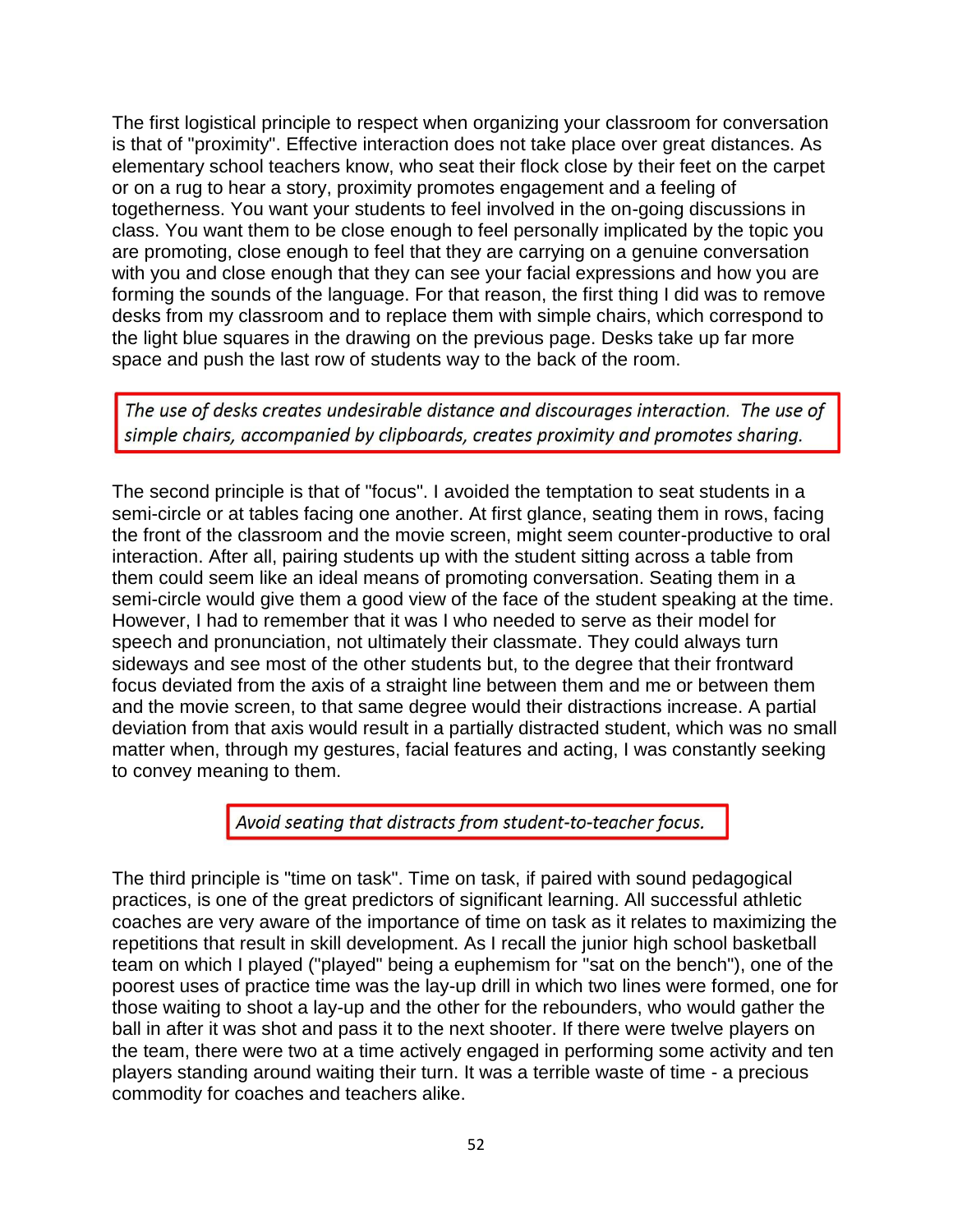Just as you do not want distractions to decrease your students' involvement with you as their model, you do not want to allow a poor use of class time to diminish the repetitions of the skill which is the emphasis in your class that day. I did all I could to allow students to begin practicing their lessons as soon as my brief opening monologue was completed and to enable rapid transitions throughout the class period from one activity to the next.

The daily schedule you see below was displayed on the classroom screen as the students entered the room (and was the only English they would see or hear that day). On the left would be the activities we would be doing in each class. By clicking on the ULAT logo, the students would be taken directly to the lesson or review materials on which they were to work while at the computers. On the right they would find all of the pertinent class information, such as make-up days and times for testing, upcoming tests and, if they scrolled down, they could read behavioral expectations as well. If time were going to be exceptionally short to accomplish my objectives on a particular day, as soon as enough of them were in the room, and even before the bell sounded, in the appropriate language, I would simply say, "Group A, to the computers!" and half of the students would head there to begin their activities. The browsers on the computer were all set to open to this daily schedule, so the students could get right to work - all to the end of maximizing time on task and repetitions of the day's skill objectives.

| Hov es martes, el 29 de mavo<br>C'est aujourd'hui mardi, le 29 mai<br>Spanish and French                                                                                                                                                                                                                                                            | <b>ANNOUNCEMENTS</b><br>SCHEDULE FOR RETAKING TESTS, MAKING UP<br><b>TESTS OR TUTORING</b><br>Retaking or making up a test, as well as tutoring, takes place on the<br>following days and at the following times:<br>Mondays (3:00-3:30).<br>Tuesdays (3:00-3:30).<br>Wednesdays (3:00-3:15),<br>Thursdays (3:00-3:30),<br>Fridays (lunch period). |
|-----------------------------------------------------------------------------------------------------------------------------------------------------------------------------------------------------------------------------------------------------------------------------------------------------------------------------------------------------|----------------------------------------------------------------------------------------------------------------------------------------------------------------------------------------------------------------------------------------------------------------------------------------------------------------------------------------------------|
| Below you will find links to the various versions of your oral and written final exams:                                                                                                                                                                                                                                                             | <b>UPCOMING TESTS AND ACTIVITIES</b>                                                                                                                                                                                                                                                                                                               |
| Spanish I and French I                                                                                                                                                                                                                                                                                                                              | Spanish 1                                                                                                                                                                                                                                                                                                                                          |
|                                                                                                                                                                                                                                                                                                                                                     | • Final Exam Part II (Wednesday, May 29)                                                                                                                                                                                                                                                                                                           |
| $\begin{picture}(150,10) \put(0,0){\line(1,0){10}} \put(0,0){\line(1,0){10}} \put(15,0){\line(1,0){10}} \put(15,0){\line(1,0){10}} \put(15,0){\line(1,0){10}} \put(15,0){\line(1,0){10}} \put(15,0){\line(1,0){10}} \put(15,0){\line(1,0){10}} \put(15,0){\line(1,0){10}} \put(15,0){\line(1,0){10}} \put(15,0){\line(1,0){10}} \put(15,0){\line(1$ | Tests you may still retake for full credit:                                                                                                                                                                                                                                                                                                        |
| Spanish II and French II                                                                                                                                                                                                                                                                                                                            | $\bullet$ None                                                                                                                                                                                                                                                                                                                                     |
|                                                                                                                                                                                                                                                                                                                                                     | Spanish 2                                                                                                                                                                                                                                                                                                                                          |
| Please find attached the outline for your 30-minute written summary in the past tense on Wednesday regarding Jean de Florette<br>(Juan de Floret) or Manon des Sources (Manón del Manantial).                                                                                                                                                       | • Final Exam Part II (Wednesday, May 29)<br>Tests you may still retake for full credit:                                                                                                                                                                                                                                                            |
| Spanish III and French III                                                                                                                                                                                                                                                                                                                          | $\bullet$ None                                                                                                                                                                                                                                                                                                                                     |
|                                                                                                                                                                                                                                                                                                                                                     | Spanish <sub>3</sub>                                                                                                                                                                                                                                                                                                                               |
| Please find attached the outline for your 30-minute written summary in the past tense on Wednesday regarding El Principito (Le<br>Petit Prince).                                                                                                                                                                                                    | • Final Exam Part II (Thursday, May 30)                                                                                                                                                                                                                                                                                                            |
| Spanish <sub>IV</sub>                                                                                                                                                                                                                                                                                                                               | Tests you may still retake for full credit:                                                                                                                                                                                                                                                                                                        |
|                                                                                                                                                                                                                                                                                                                                                     | · None                                                                                                                                                                                                                                                                                                                                             |
| Please find attached the potential questions on which you will write and the necessary elements that must be present in your<br>essay on Thursday regarding a question on the chapters we read in the Gospel of Luke.                                                                                                                               | Spanish 4<br>am Part II (Thursday, May 30)                                                                                                                                                                                                                                                                                                         |

Maximize time on task with an efficient start-up routine to your class.

The fourth logistical principle to respect, if one wants to maximize the chance for students to participate orally, is that of "intensification through division". In a class of 24 students, the individual pupil can feel minimally involved in the class discussion. Divide the group into two parts, assigning half of the class to work on the computers and only 12 of them to talk with you, and that same student's sense of responsibility to participate is at least doubled.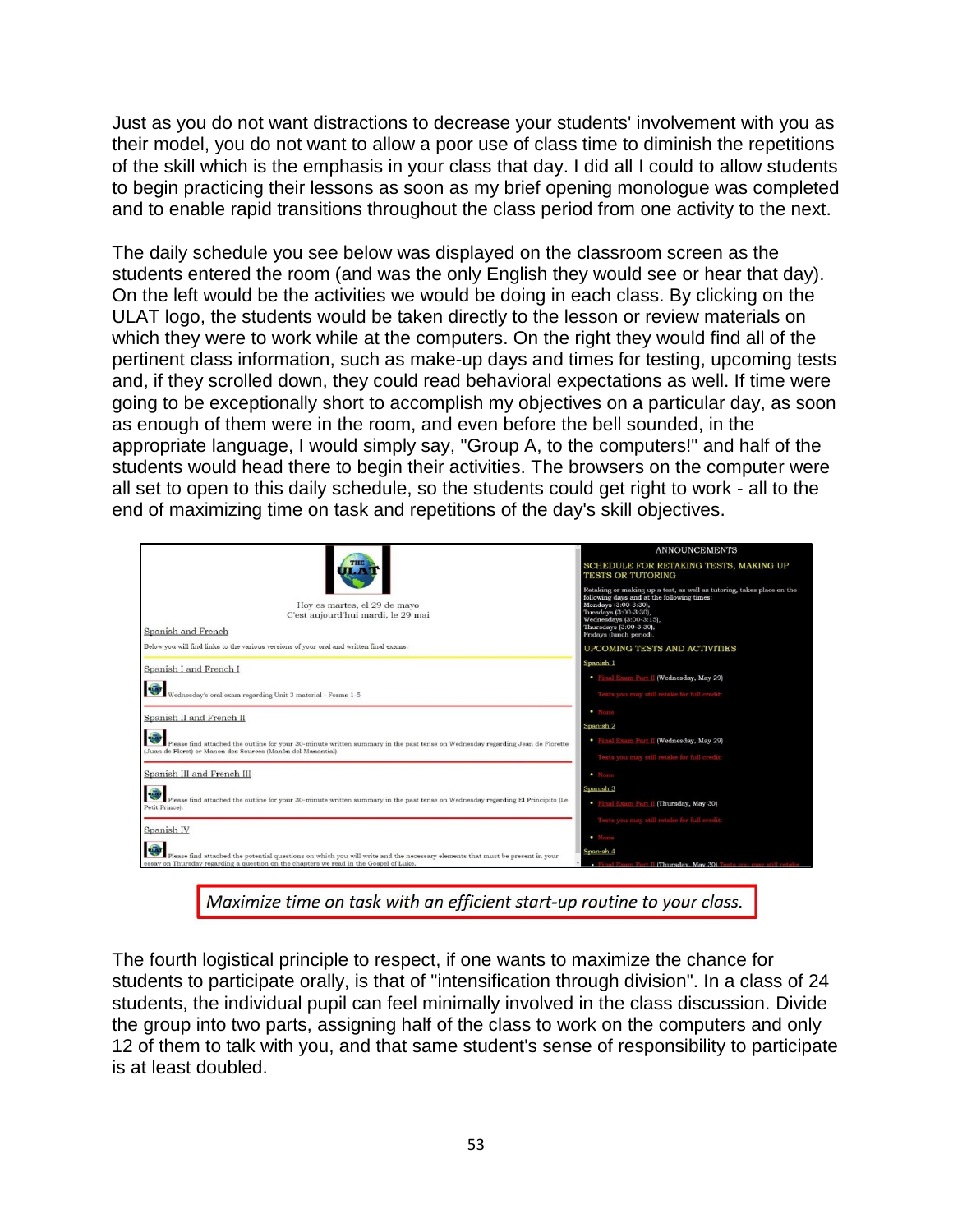## Diminish the number of students in order to intensify the interaction.

By this time, some of you may be thinking that having ten computers in the classroom is an unusual luxury. First of all, they were used desktop computers, as were the monitors, thus drastically cutting their cost. They were each equipped with "splitters" and headsets allowing each computer to facilitate two students simultaneously. In my case, their presence was so indispensable that I spent the quasi-totality of my world language budget each year on the purchase and maintenance of this equipment (and even kicked in a little of my own money), because of the fifth principle, which is "instructional multiplication". This rather grandiose term merely means that I wanted to maximize the number of sources simultaneously available to teach. I wanted my students to be able to talk with me in person, to hear me and interact with me on the computers and, at times, to receive input from a teacher's aide. In essence, I was multiplying myself in order to be able to converse directly with ever smaller numbers of students, while having the remainder of the class gainfully occupied with meaningful learning activities, thus intensifying oral interaction.

The final principle I respected in order to foster oral participation was that of "stimulus augmentation". When Mr. Kaprinoff read "Le Roman de Renard" to us, we had no visuals to aid our comprehension, save the one-inch square drawings that he would occasionally show us as he walked around the room with the book turned in our direction. Too distinguished to prance about and act out the story's events, seeing our incomprehension, he would eventually say, "You don't understand? Well, let me see if I can help you." He would then lapse into a summary in English of the passage just read.



*A photo of my actual classroom taken from behind the bank of computers. Notice the slightly darkened room, the lamps illuminating the whiteboard, the computer control table, the use of chairs as opposed to desks. (Notice also the almost total lack of décor. I couldn't do everything!) The room is actually brighter than usual because the blinds on the left side of the room were not closed at the time the photo was taken.*

Look again at the classroom's layout. You will notice that there is a "computer control table" to the right of the screen, connected to the overhead video projector, and two lamps directed at portions of the whiteboard on each side of the screen. Not